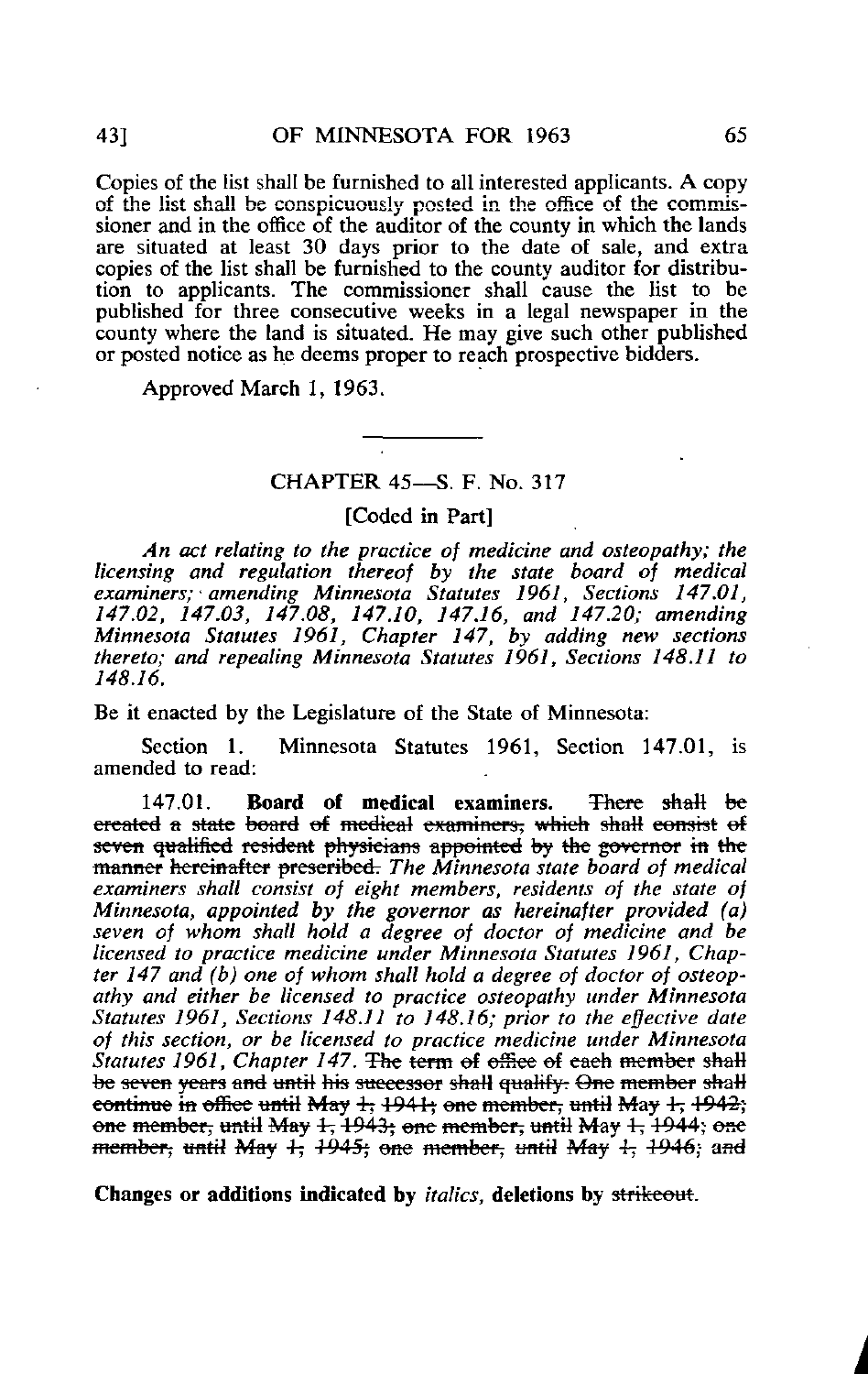one member, until May  $\pm$  4947. The term of office of each of the seven members who shall be serving on the board on the effective date of this act shall continue for the term for which each was appointed and until his successor shall qualify, one such member's term continuing until May 1, 1963; one such member's term continuing until May 1, 1964; one such member's term continuing until May  $\tilde{l}$ , 1965; one such member's term continuing until May 1, 1966; one such member's term continuing until May  $\tilde{I}$ , 1967; one such member's term continuing until May  $\overrightarrow{I}$ , 1968; and one such member's term continuing until May 1, 1969. The term of the initial member of the board appointed pursuant to clause (b) of the first sentence of this section shall expire on May 1, 1970. The term of office of each member appointed to the board on the expiration of each of the foregoing terms shall commence as of May 1 and shall continue for a period of eight years and until his successor shall Qualify. Upon the expiration of the term of any member, the governor shall appoint a successor to the member whose term expires. For a term  $\hat{ef}$  seven years and until his successor, shall qualify. Each year the council of the Minnesota state medical association, at least  $30$  days prior to May first, shall recommend to the governor three physicians *doctors of medicine* qualified to serve on the state board of medical examiners board with respect to each membership which is then filled by a doctor of medicine and the term of which shall expire on May 1 of such year. Each year in which the term of a doctor of osteopathy expires, the Minnesota state osteopathic association shall recommend to the governor three doctors of osteopathy qualified to serve on the board, and From the list of persons so recommended the governor may appoint one member to the board for the above prescribed term of seven *eight* years. Within 60 days after the occurrence of any vacancy in the board, the council of the Minnesota state medical association, if the vacancy be with respect to a membership vacated by a doctor of medicine, or the Minnesota state osteopathic association, if the vacancy be with respect to a membership vacated by a doctor, of osteopathy, shall recommend to the governor three physicians doctors of medicine qualified to serve on the board if the recommendation be by the Minnesota state medical association or three doctors of osteopathy qualified to serve on the board if the recommendation be by the Minnesota state osteopathic association. From the list of persons so recommended the governor, within 30 days after receiving such recommendation, may appoint one member to the board for the unexpired term occasioned by such vacancy and any appointment thereto to fill a vacancy shall be made within 90 days after the occurrence of such vacancy for the balance of the unexpired term. The board shall elect from among its number a president, a vice-president, and a secretary-treasurer, who shall each serve for one year, or until his successor is elected and qualifies. The board shall have authority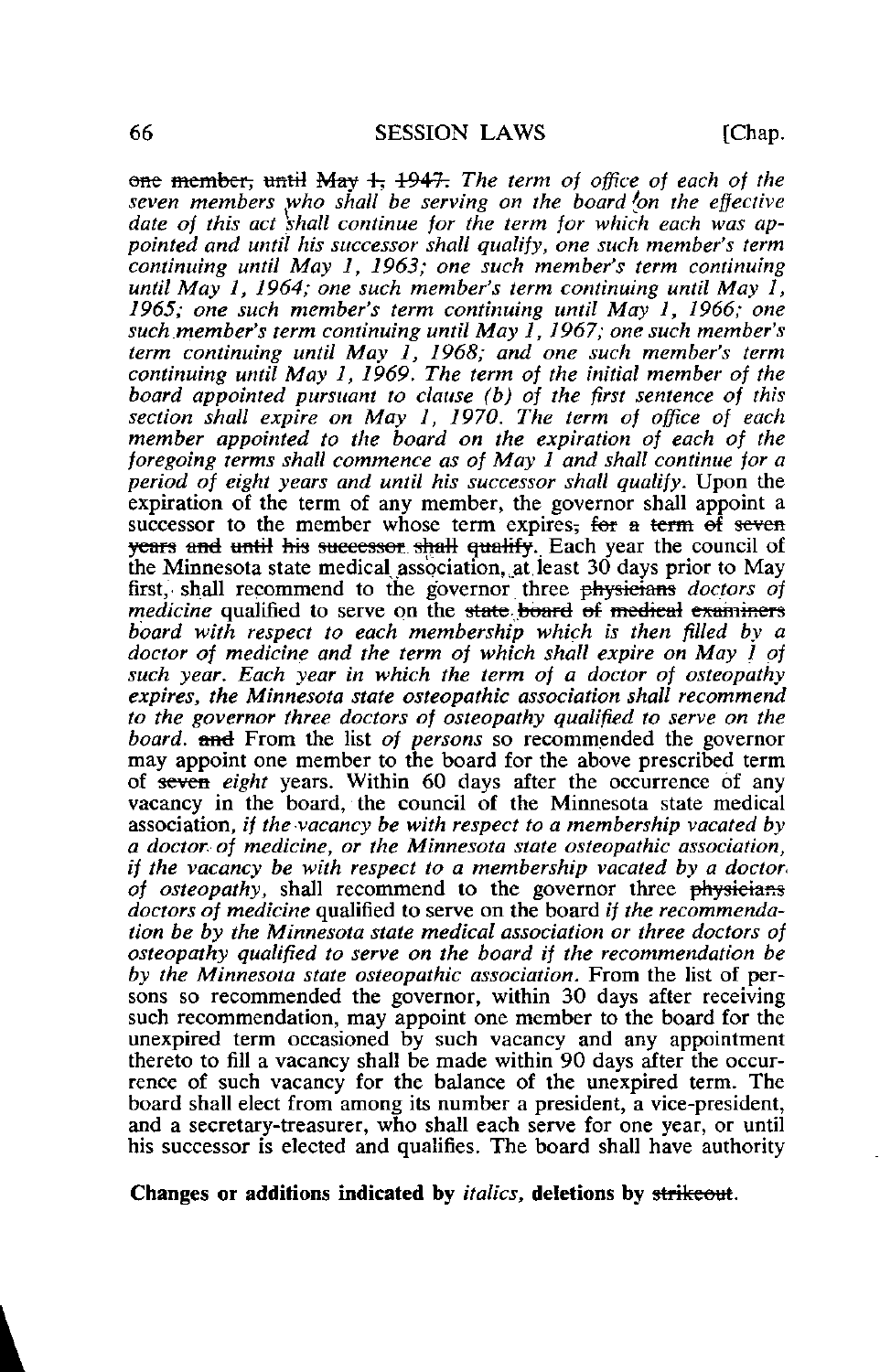to prescribe such rules and regulations relative to the examination of applicants for license to practice medicine, surgery, and obstetrics as may be found necessary. The members of the board shall have authority to administer oaths and the board, in session, to take tesimony as to matters pertaining to the duties of the board. Five Six members of the board shall constitute a quorum for the transaction of business. The board shall have a common seal, which shall be kept by the secretary, whose duty it shall be to keep a record of all proceedings of the board, including a register of all applicants for license under this chapter, giving their names, addresses, ages, educational qualifications, and the result of their examination. These books and registers shall be prima facie evidence of all the matters therein recorded. The board shall hold examinations at the seat of government on the third Tuesday in January, April, June, and October each year and or at such other times and places as it shall deem necessary.

Sec. 2. Minnesota Statutes 1961, Section 147.02, is amended to read:

147.02 Examination; licensing; revocation. A person holding the degree of doctor of medicine or doctor of osteopathy not already authorized to practice medicine in the state and desiring so to do shall apply to the secretary of the state board of medical examiners for examination and pay a fee of  $\frac{235}{100}$  for the use of the board, which in no case shall be refunded. At a time appointed, or at the next regular examination, he shall prove (a) that he is of good moral character,  $(b)$  that he has completed four entire sessions of not less than 36 weeks each at a medical or osteopathic school recognized by the board, and (c) that he has received from such school the degree of M.D.,  $er M.B., or D.O., and (d) that he has satisfactory completed$ one year of graduate hospital training in a hospital approved for internship training by the board or other graduate training approved by the board. He The applicant shall be examined in surgery, medicine, obstetrics, eye, ear, nose, and throat, and such other branches as the board shall deem advisable. and, effective July  $1, 1960$ , that said applicant has satisfactorily completed one year of graduate hospital training in a hospital approved for internship training by the council on medical education and hospitals of the American medical association or said board. After such examination, the board, if five six members thereof consent, shall grant him a license to practice medicine. The examination shall be both scientific and practical and thoroughly test the fitness of the candidate. The board may, in its discretion, issue a temporary permit to practice medicine to a doctor of medicine or a doctor of osteopathy qualified to take said examination, upon the payment of a fee of  $\frac{25}{540}$ , which temporary permit shall be valid only until the next regular examination and meeting of said board. All applicants shall be known to the board members or examiners only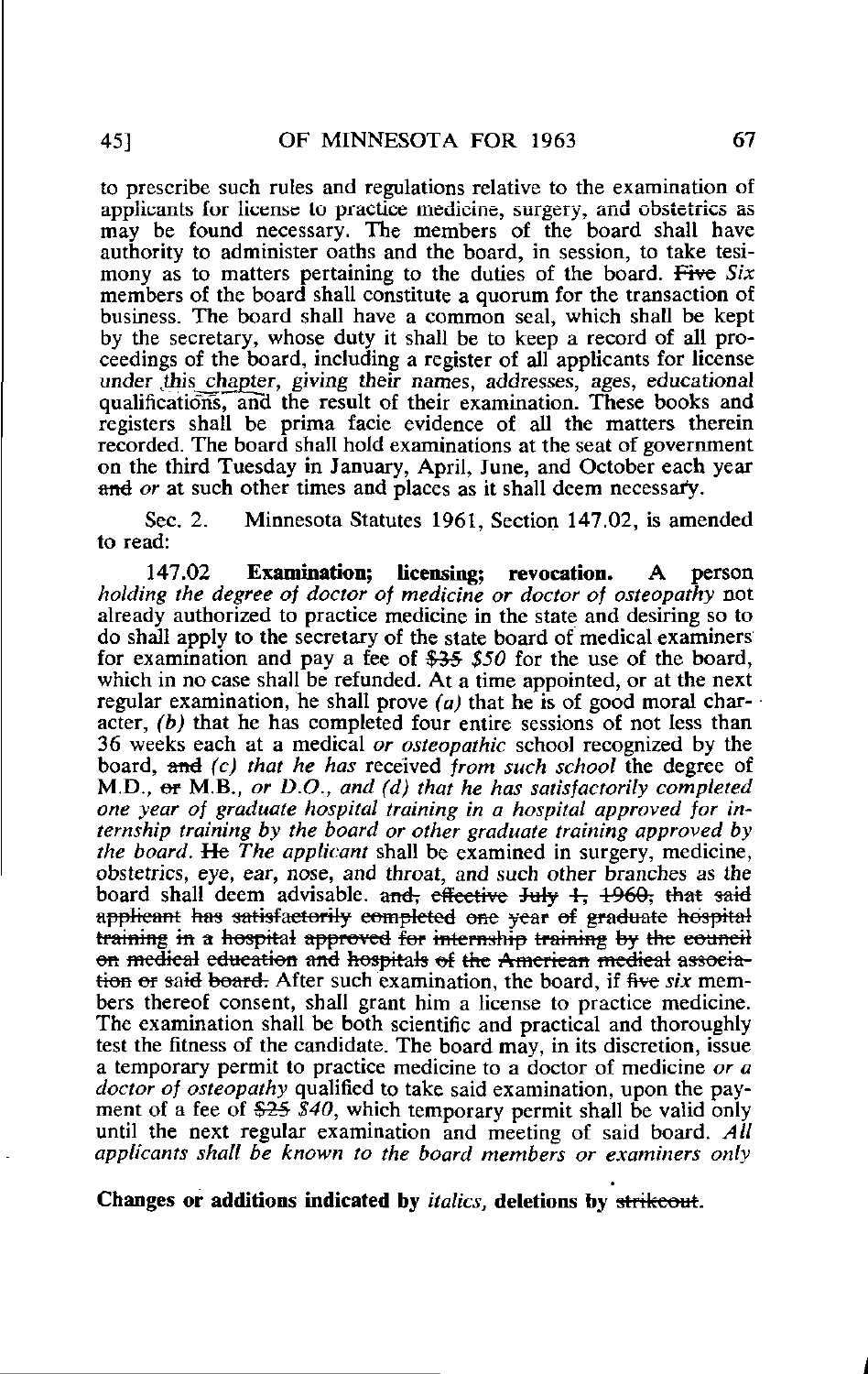by number, without names, or other method of identification on examination papers by which board members or examiners may be able to identify such applicants, until the final grades of all the examination papers have been determined, and the licenses granted or refused. The board may refuse to grant a license to, or may suspend or revoke the license of, whether granted under Minnesota Statutes 1961, Chapter 147 or under Minnesota Statutes 1961, Sections 148.11 to 148.16, prior to the effective date of this section, any person guilty of immoral, dishonorable, or unprofessional conduct, but subject to the right of the applicant or licentiate to appeal to the district court in the proper county in which the principal office of the board is located on the questions of law and fact.

The word's "immoral, dishonorable, or unprofessional conduct," as used in this section Minnesota Statutes 1961, Chapter 147, shall mean: (1) Procuring, aiding, or abetting a criminal abortion; (2) Advertising in any manner, either in his own name or under the name of another person or concern, actual or pretended, in any newspaper, pamphlet, circular, or other written or printed paper or document, professional superiority to or greater skill than that possessed by fellow physicians and surgeons another doctor of medicine or another doctor of osteopathy licensed to practice medicine under Minnesota Statutes 1961, Chapter 147, or the positive cure of any disease, or the curing of venereal diseases, the restoration of "lost manhood," the treatment of private disease, peculiar to men or women, or advertising or holding himself out to the public in any manner as a specialist in diseases of the sexual organs, or diseases caused by sexual weakness, self-abuse, or excessive indulgences, or the advertising of any medicine or any means whereby the monthly periods.of women can be regulated or the menses reestablished, or being employed by or in the service of any person, concern, actual or pretended, so advertising, or in any manner creating a fear of private diseases; (3) The obtaining of any fee, or offering to accept a fee, on the assurance or promise that a manifestly incurable disease can be or will be cured; (4) Wilfully betraying a professional secret; (5) Habitual indulgence in the use of drugs;  $(6)$  Conviction for wilfully violating any narcotic law;  $(7)$  Conviction of an offense involving moral turpitude; (8) Conviction of a felony; (9) Conduct unbecoming a person licensed to practice medicine or osteopathy, as the case may be, or detrimental to the best interests of the public; and (10) The failure of a doctor of osteopathy to identify his school of healing in the professional use of his name by one of the following terms: Osteopathic physician and surgeon, doctor of osteopathy, or D. O.

Sec. 3. Minnesota Statutes 1961, Section 147.03, is amended to read: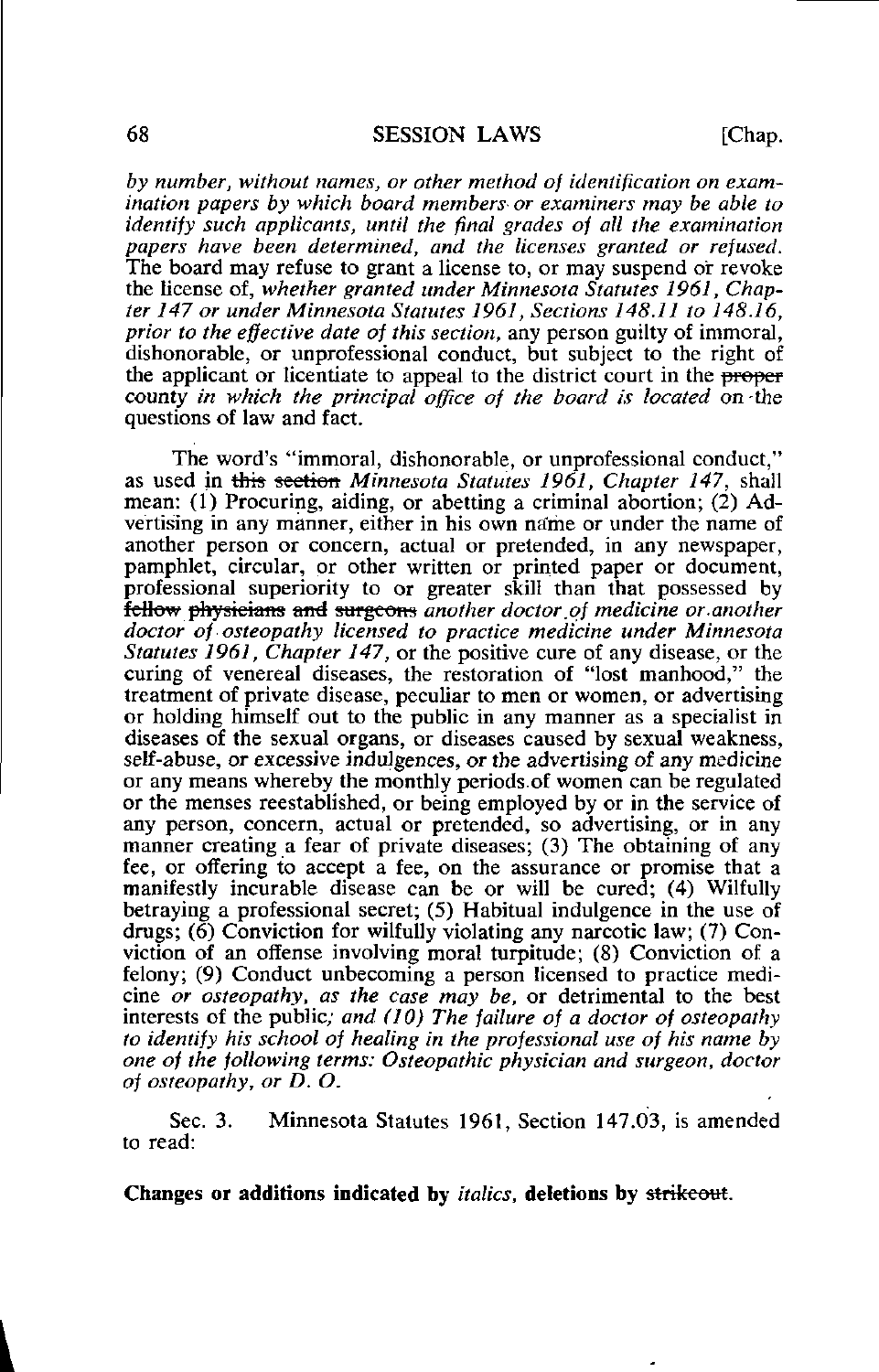147.03 Licenses; boards of other states, national board. The state board of medical examiners, either with or without examination may grant a license to any physician licensed to practice by a similar board of another state or the national board of medical examiners or the national board of examiners for osteopathic physicians and surgeons who holds a certificate of registration showing that an examination has been made by the proper board, in which an average grade of not less than 75 percent was awarded to the holder thereof, the applicant and holder of such certificate having been at the time of the examination the legal possessor of a diploma from a medical or osteopathic college in good standing in this state, which diploma may be accepted in lieu of an examination as evidence of qualification. In case the scope of the examination was less than that prescribed by this state, the applicant may be required to submit to an examination in such subjects as have not been covered. The applicant shall pay a fee of \$100, which in no case shall be refunded.

A certificate of registration or license issued by the proper board of any state may be accepted as evidence of qualification for registration in this state; provided the holder thereof was, at the time of such registration, the legal possessor of a diploma issued by a medical or osteopathic college in good standing in this state and that the date thereof was prior to the legal requirements of the examination test in this state.

Sec. 4. Minnesota Statutes 1961, Chapter 147, is amended by adding a new section to read:

[147.031] Examinations and licenses of osteopaths. Sub-<br>division 1. Any doctor of osteopathy licensed by the state board of Any doctor of osteopathy licensed by the state board of osteopathy under Minnesota Statutes 1961, Sections 148,11 to 148.16, desiring to obtain a license to practice medicine shall apply to the secretary of the board and pay a fee of \$50 for the use of the board. which in no case shall be refunded. The applicant shall be examined in the subjects that the board then examines applicants under section 147.02 in which he was not examined by the state board of osteopathy prior to the issuance to him of a license under Minnesota Statutes 1961, Sections 148,11 to 148.16, prior to the effective date of this section. All applicants shall be known to the board members or examiners only by number, without names, or other methods of identification on examination papers by which board members or examiners may be able to identify such applicants, until the final grades of all the examination papers have been determined, and the licenses granted or refused. After such examination, the board, if six members thereof consent, shall grant such doctor of osteopathy a license to practice medicine. The board may refuse to grant such a license to any person guilty of immoral, dishonorable, or unprofes-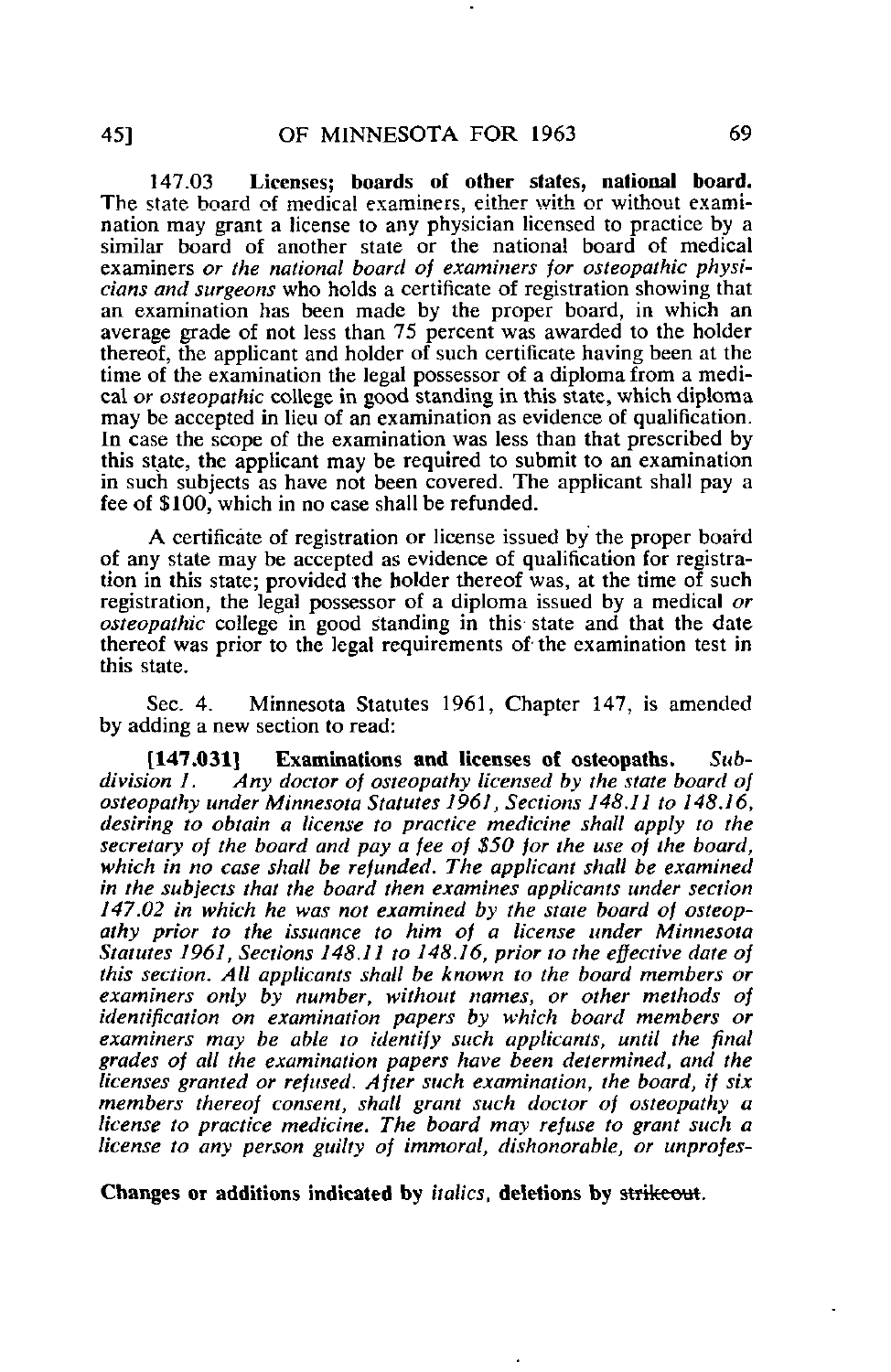sional conduct, as defined in Minnesota Statutes 1961, Chapter 147, but subject to the right of the applicant to appeal to the district court in the county in which the principal office of the board is located on the questions of law and fact.

Subd. 2. Any such doctor of osteopathy may, until so granted a license to.practice medicine, continue to practice osteopathy as taught in reputable colleges of osteopathy, including the use and administration, in connection with the practice of obstetrics, minor surgery, and toxicology only, of anesthetics, narcotics, antidotes, and antiseptics subject to the same state and federal restrictions and limitations as are by law applicable to physicians licensed to practice medicine and shall have the same rights and powers and be subject to the same duties as physicians licensed to practice medicine with reference to matters pertaining to the public health, including the reporting of births and deaths. The board shall by regulation determine what constitutes minor surgery, anesthetics, narcotics, antidotes, and antiseptics.

Subd. 3. No person who is not on the effective date of this section licensed by the state board of osteopathy under Minnesota Statutes 1961, Sections 148.11 to 148.16, shall engage in the practice of osteopathy or by use of titles or initials indicating degrees, or in any other way, hold himself out as so engaged.

Subd. 4. Every person who shall violate any provisions of this section shall be guilty of a gross misdemeanor.

Subd. 5. The board shall investigate suspected violations of this section and institute proceedings thereunder.

.. : Sec. 5. Minnesota Statutes 1961, Section 147.08, is amended to read:

147.08 Record of licenses; report to secretary. Before engaging in the practice of medicine or osteopathy, the holder of a every license issued under Minnesota Statutes 1961, Chapter 147, or Minnesota Statutes 1961, Sections 148.11 to 148.16, prior to the effective date of this section, shall file the same for record with the clerk of the district court in the county where he resides. Upon removal to another county, he shall there file his license in like manner before engaging in practice therein. Such clerk shall keep, in the record book of such licenses, an index thereof, showing the type of license and the date and page of record, and in January each year shall furnish to the secretary of the board a list of licenses so filed. Upon notice to the clerk of the death or removal of a licensee, or of the revocation of a license, he shall note the same upon the record of such license.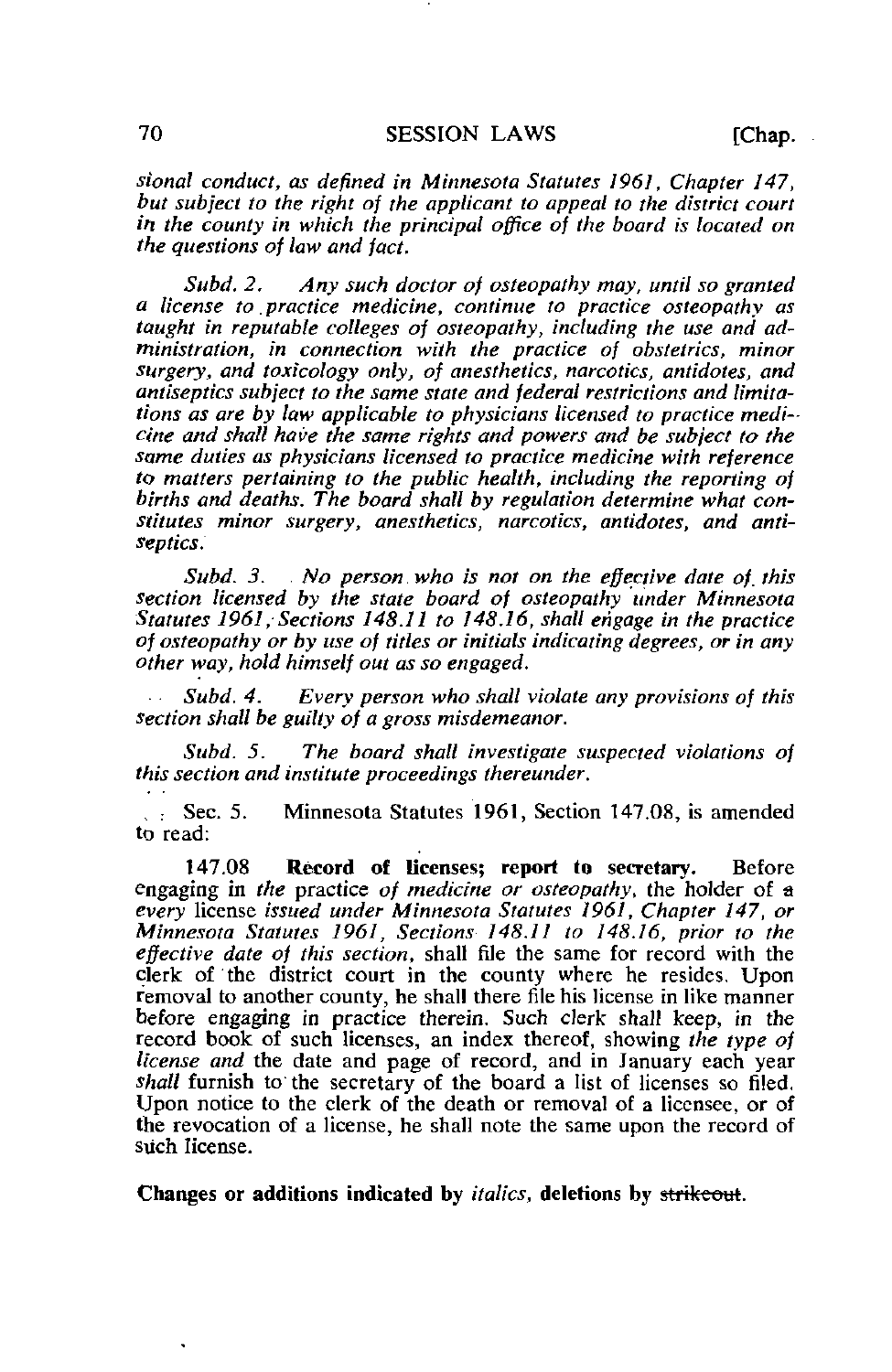Sec. 6. Minnesota Statutes 1961, Section 147.10, is amended to read:

147.10 Practicing without license; penalty. Every person not heretofore authorized by law so to do who shall practice medicine in the state without having obtained the license herein provided for, and every person who shall so practice contrary to any provision of this chapter, shall be guilty of a gross misdemeanor. Any person shall be regarded as practicing within the meaning of this chapter who shall append the letters M.D., or M.B., or D.O. to his name, or for a fee prescribe, direct, or recommend for the use of any person, any drug, or medicine or other agency for the treatment'or relief of any wound, fracture, or bodily injury, infirmity, or disease; provided, a doctor of osteopathy duly licensed by the state board of osteopathy under Minnesota Statutes 1961, Sections 148.11 to 148.16, prior to'the effective date oj this section, who has hot been granted a license<sup>cto</sup> practice medicine in accordance with section 4 shall not be considered as practicing medicine within the meaning of this section because he appends the letters  $D.O.$  to his name so long as he confines his activities within the scope of his license and, provided further, this section shall not apply<sup>3</sup> to *any other* persons legally authorized to practice healing or excepted from the practice of healing in this state so long as they confine their activities within the scope of their:;respective licenses, nor to persons who endeavor,to prevent or cure disease or suffering exclusively by mental or spiritual means or by prayer.

Sec. 7. Minnesota Statutes 1961, Section 147.16, is amended to read: : .

147.16 Temporary certificate for graduate training. The state board of medical examiners may grant, in its discretion, without examination, a temporary certificate for graduate training in medicine, surgery and obstetrics, to those applicants as furnish satisfactory proof that the applicant:  $\mathbf{r} = \mathbf{r} \cdot \mathbf{r}$ 

(1) Is 21 years of age or over;

(2) Is of good moral character;

(3) Has successfully completed a course in medicine, surgery and obstetrics at a medical *or osteopathic* school approved by the board or by an evaluating agency recognized by the board, and has received the degree of M.D., or M.B., or  $D.O.$  therefrom, or has successfully completed a course in medicine, surgery and obstetrics at a medical or osteopathic school located outside of the United States and Canada and that such medical or osteopathic school is approved by the licensing authorities of the country in which such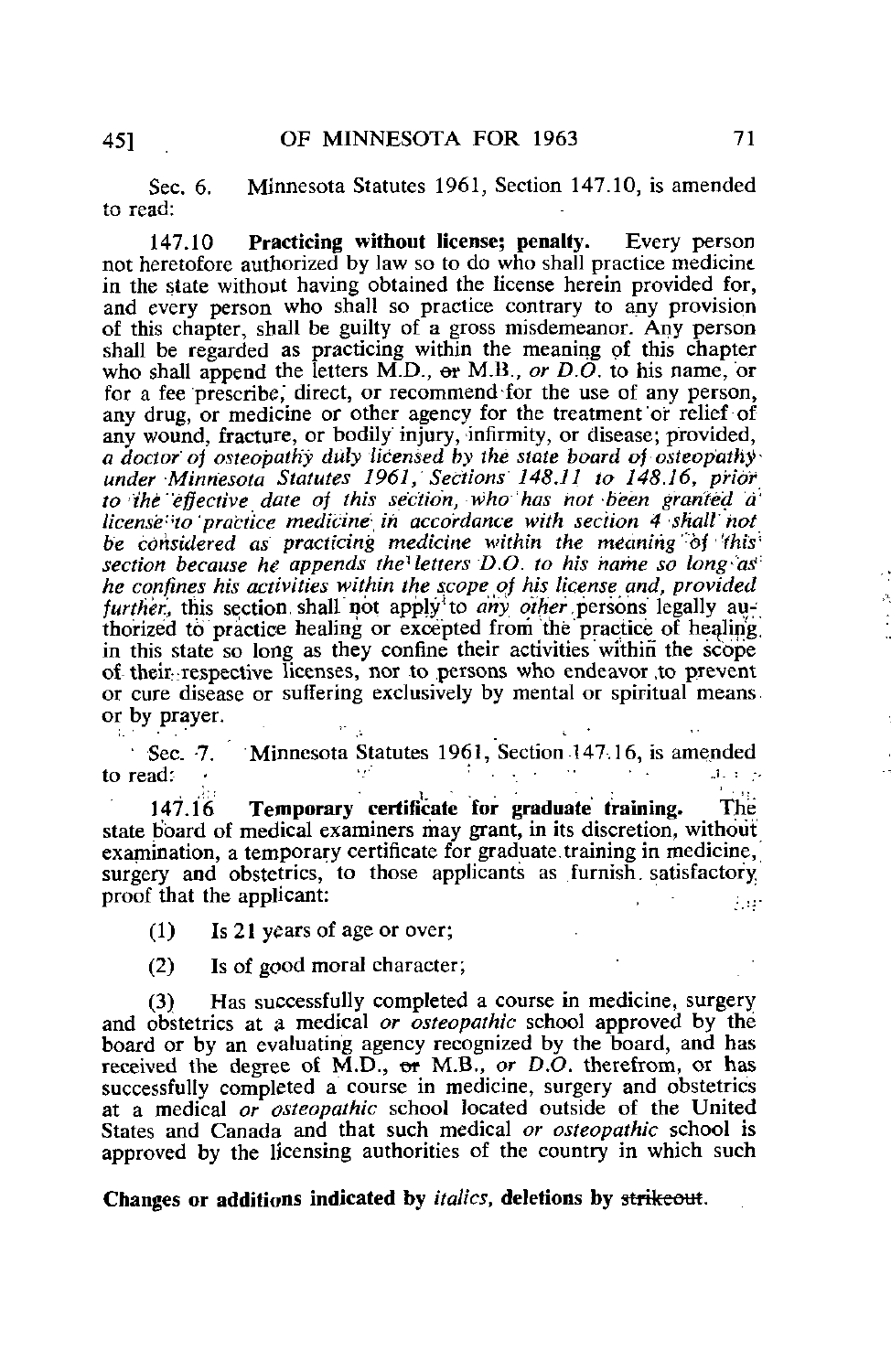medical *or osteopathic* school is located and has received the degree of M.D.,  $er M.B., or D.O.$  therefrom;

(4) Is duly licensed to practice medicine in ail of its branches in. the state, territory or foreign country in which he resides, or, not being so licensed, has passed an examination or is eligible therefor and which examination is in the judgment of the board substantially equivalent to the examination given by it to applicants for a license to practice medicine in all of its branches in this state;

(5) Has been accepted as a resident physician by a hospital situated in this state, the residency training of which has been approved by an approval agency recognized by the board; provided, however, that the state board of medical examiners shall have the authority, upon its own investigation, to approve other residency training programs in medicine, surgery and obstetrics and qualified applicants therefor. Each applicant shall set forth the starting and termination dates of a period for which he has been accepted or appointed to such residency training program; and

(6) Possesses all other qualifications which are prescribed by the rules and regulations of the board for the granting of such temporary authorization.

Sec. 8. Minnesota Statutes 1961, Section 147.20, is amended to read:

147.20 Resident physicians. No person shall act as a resident physician without first obtaining such temporary certificate for graduate training and any violation of this section shall be a gross misdemeanor; provided, however, that the provisions of this section shall not apply to a doctor of medicine or doctor of osteopathy duly licensed and registered in this state' to practice medicine in all of its branches, nor to a doctor of medicine duly enrolled and regularly attending the graduate school of the university of Minnesota including the Mayo foundation.

Sec. 9. Minnesota Statutes 1961, Chapter 147, is amended by adding a new section to read:

[147.21] Registration fees for osteopaths. Every doctor of osteopathy licensed by the state board of osteopathy under Minnesota Statutes 1961, Sections 148.11 to 148.16, prior to the effective date of this section, and not licensed to practice medicine under this chapter shall annually register with the board in the manner prescribed in section 146.13.

Sec. 10. Minnesota Statutes 1961, Chapter 147, is amended by adding a new section to read: